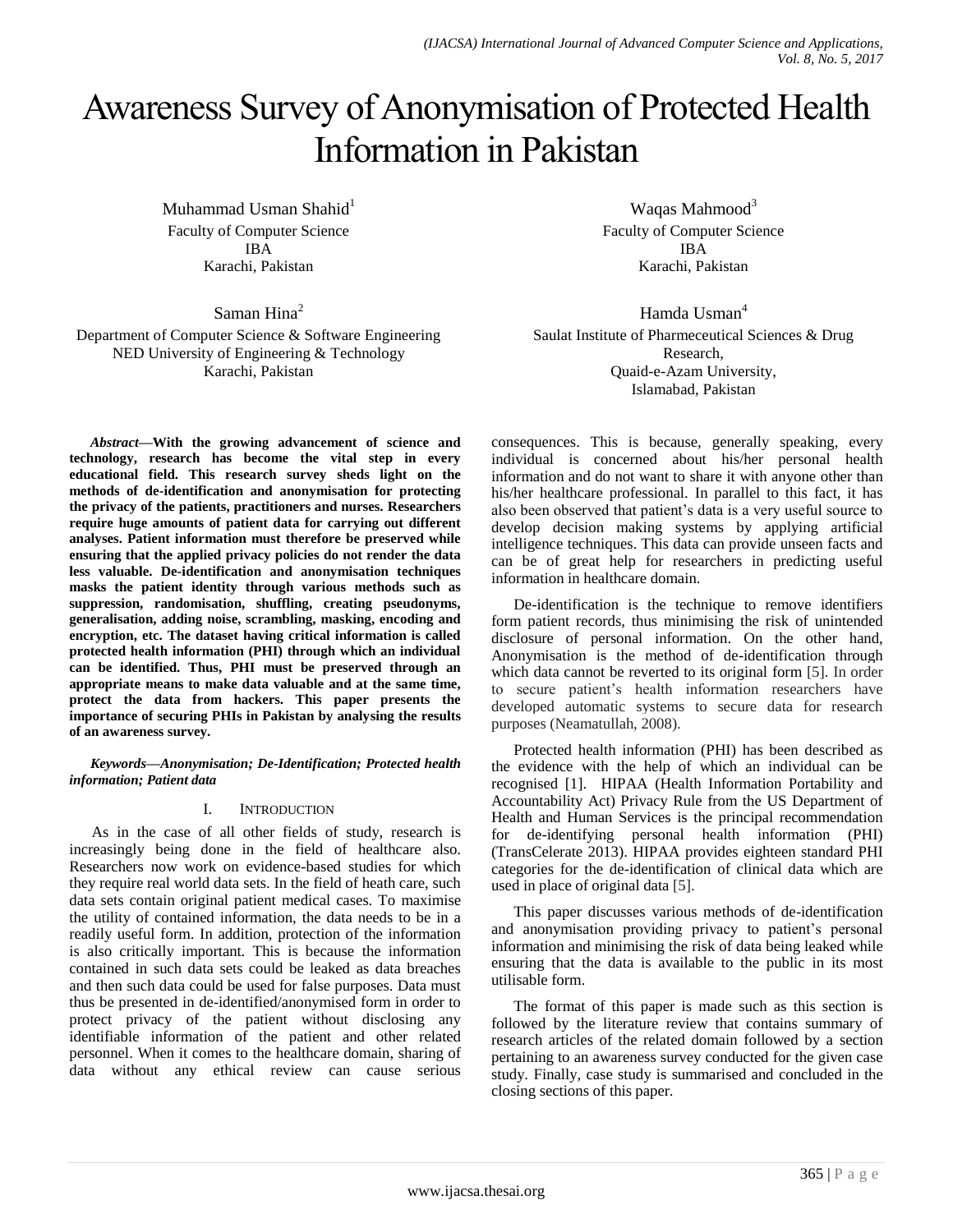#### II. BACKGROUND TO DESIGN SURVEY

HIPAA is the main act given by the US government for preserving privacy of patient clinical data. The main work discussed in the following text summaries how real patient data is converted into encoded form through the use of eighteen categories described by the HIPAA privacy act. These categories mainly include the names, age, zip codes and IDs, etc. These categories are either removed or set as blank through different de-identification techniques to make data unrecognisable to a researcher using the data. Thus, in this way privacy is preserved and data is made indistinguishable as well. In this section, we have discussed the summary of each article that was selected for research survey to cover the section of individual articles summary review. This research survey would circulate around the idea presented in these articles. Table 1 contains the lists of these articles.

TABLE. I. ARTICLES SUMMARISED

| Sr<br>No. | Articles considered to design survey                                                                                                    |
|-----------|-----------------------------------------------------------------------------------------------------------------------------------------|
| 1.        | Practical Implications of Sharing Data: A Primer on<br>Data Privacy, Anonymisation, and De-Identification.                              |
| 2.        | HIDE: An Integrated System for Health Information DE-<br><i>identification.</i>                                                         |
| 3.        | Data De-identification and Anonymisation of Individual<br>Patient Data in Clinical Studies- A Model Approach.                           |
|           | An Intelligent Framework for Protecting Privacy of<br><i>Individuals</i><br><b>Empirical Evaluations on Data Mining Classification.</b> |
| 5.        | An Innovative Approach for the Protection of Healthcare<br>Information Through the End-to-End Pseudo<br>Anonymisation of End-Users.     |

In the first paper used for designing the survey, the importance of protecting healthcare data has been a major concern. Healthcare data is vulnerable to data breach because it is easier to target. Healthcare data can be used to file false tax returns, open lines of credit, or claim medical benefits or to acquire prescription [3].

Protection of data must be done on the basis of sensitivity of data. Protected data within firewall is no longer considered as protected and secure to use.

In the struggle to make healthcare data protected, HIPPA privacy rule has been practiced in the US. HIPPA protects healthcare related information by either outlining appropriate uses and disclosures of PHI or as authorised by the individual subject of information.

HIPPA uses two mechanisms: HIPPA safe harbour method and statistical or expert determination methods.

HIPPA safe harbour requires removal of eighteen data elements from data to be de-identified without destroying the key of hidden identifiers. This method is not suitable for protecting data against advanced methods of re-identification. On the other hand, expert determination or statistical method requires finding professionals experienced with the rules governing identifiable information.

To make our data more secure, we must use appropriate techniques of de-identification. Identifiable of data is measured in order to make our data accessible yet securing the individual identities. Data identifiability model have 5-levels such as:

Level-1: Readily identifiable data.

Level-2: Masked data contains modified 'identifying' variables through randomisation and creating reversible or irreversible pseudonyms.

Level-3: Exposed data contains masked identifying variables as well as quasi-identifiers.

Level-4: Managed data contains least personal information.

Level-5: Aggregate data that cannot physically identify individuals.

De-identification and anonymisation are the methods used to protect personally identifiable data. De-identification focuses on removing identifiers from data set to minimise the risk of exposure of personal identity and information, while anonymisation is a process where fields that relate to individuals are removed from data set so that it cannot be linked back to original data set (TransCelerate 2013).

De-identification methods involve the demarcation of direct and quasi-identifiers in order to apply appropriate technique.

Continuous control of privacy is to be done through proactiveness. In practice, researchers tried to cover typical process to overcome the gap like training of HIPPA, Access control of data, DBA training and such type of learning to enhance security.

There can be many breaches like using GPS system, position can be determined if one used GOOGLE API, unencrypted data recovery, online communication used for data transfer, etc. Such activities happen on daily basis so keeping track and identifying such data and measures against it should be done to make the data maximally secured. These are the main methods of protection like physical protection, encryption or cryptography, password management, protected data.

De-identification of both structured and unstructured data is reported by Sweeny. The major hurdle in data anonymisation is preservation of identifiable information while giving sufficient/optimal information to researches. This work shows that removing identifiers was not useful as it was linked to attacks [7]. Privacy protection was provided by using techniques such as generalisation, suppression (removal), permutation and swapping of certain data values, all following k-anonymity dominantly [1].

Other efforts of data de-identification include deidentification of medical text document that focuses on subset of HIPPA identifiers (e.g. name only). Some efforts focus on differentiating protected health information from non-protected health information.

HIDE is a prototype system for de-identification of structured and unstructured data. It is a two-step system. It involves data linking, in which structured person centric identifiers view is generated in which identifying attributes are linked to each individual. Identification and sensitive information extraction is the next component which used named entity extraction technique specifically conditional random fields (CRF) that extracted identifying and sensitive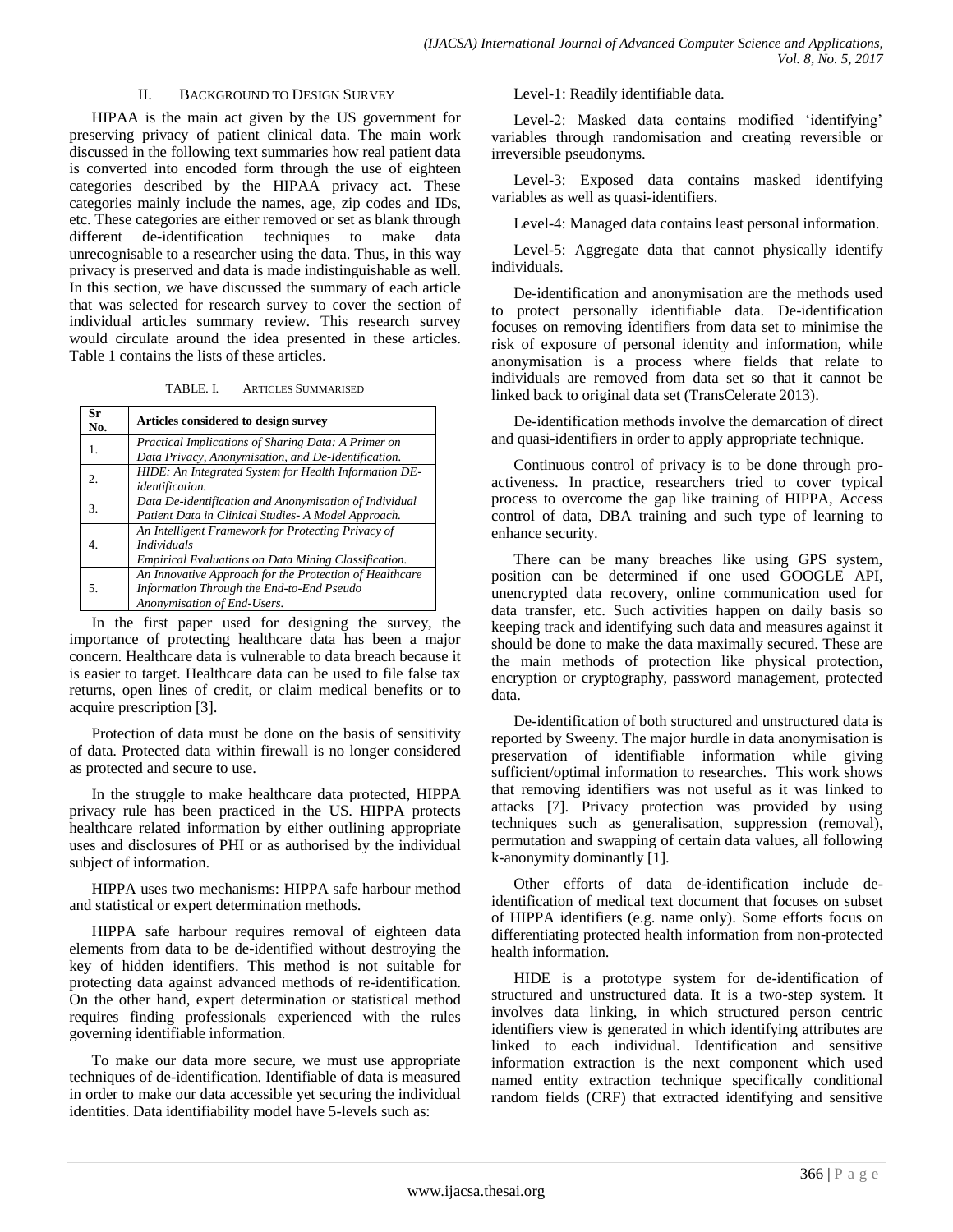information form unstructured data efficiently [4]. Anonymisation involved suppression and generalisation of identifiers view through different option of full, partial or statistical de-identification based on k-anonymisation [7].

Protected health information (PHI) is defined by HIPPA as individually identifiable health information [1]. Identifiable information means data through which an individual"s identity could be traced. Personal identifiers include both direct identifiers and indirect identifiers.

Privacy models of de-identification have three forms:

- Full de-identification is done if all the identifiers are removed. As a result, it becomes nearly impossible to identify individuals in the data.
- Partial de-identification: According to HIPPA, suppression of direct identifiers is done and indirect identifiers are left unchanged.
- Statistical de-identification: In this privacy model as much privacy is protected as possible in such a way that it is sufficient to use for research purposes as it provides most of the useful data while optimising security to patient information.

The framework presented in this paper has number of components that were de-identified from heterogeneous data space using advanced anonymisation. Firstly, data is processed through data linking and identifying sensitive information simultaneously in cyclic form. This is followed by anonymisation to get the output. All of the HIPPA attributes are used for de-identification.

The technique used in this paper for extraction of attributes, is built on training data set produced by tagging done through a tagging software. In the second step, classification of terms was done. In the third step, data was processed for extraction. Unique function of this work is iterative process using one hundred pathology reports for experiment. The reports were tagged manually with identifiers like name, medical records, date of birth and age. After checking the accuracy, data was retagged as and when required. Lastly, the data was linked with de-identification through k-anonymisation [1].

In this paper individual patient data (IPD) is protected through the use of techniques such as Safe harbour method in addition to expert determination methods. The approach outlined here in this paper is primarily based on the enhanced safe harbour method [8].

Both these method follows a general principle of recognising the direct and quasi-identifiers as the first step and then applying the appropriate de-identification technique.

De-identification begins with the process of de identifying identifiers; individual privacy is maintained by generating/creating a new random code. The investigation is also given a new random code and participants from one investigator are assigned the same code to maintain relationship between them. All contact numbers and names are removed. In case of extension of main study, both the main study and its extension must utilise the new random code generated.

Dates present in any dataset are de-identified using two methods namely "offset date" and "relative study date". In offset date method, all the dates such as visit date, date of birth and date of adverse events are replaced with a new date for each participants. Complete study could be given a single new date but in order to achieve better privacy it is recommended to assign a new date to each individual.

In the relative study date method, the date of birth and age must follow the HIPPA privacy rules using the safe harbour method. Any age less than 89 years must be displayed through variable and anonymised age is greater than 89 years. Categories can also be made using a five year class gap such as <25 years, 25-29 years, 30-39 years, 85-89 years, >89 years, etc. Medical dictionaries are used by data providers to code diseases and medications. A medical dictionary such as MedDRA is used for adverse events and diseases. On the other hand, WHO drug dictionary is used for medication widely.

MedDRA allows all five levels of coding including system organ class, high-level group term, preferred term and lowest term. WHO Drug provides trade names and ingredients encoding medication.

Data providers must mention name and version number of each dictionary that is used so that a researcher can use suitable dictionary to code data set. Extra attention must be given to lowest level terms and product names of low frequency as they need more appropriate/proper aggregation to maintain privacy. In order to secure the privacy of free-text verbatim fields, deidentification is done in such a way that the original data set containing personal information is anonymised and written in the form that reflects original context of the document. This can be done by replacing personal information with data which do not reflects identity of any individual.

Data that contains rare diseases, rare vents, genetic information, extreme values (height, weight, BMI) or sensitive information must be mentioned as "redacted" or alternative techniques such as "adding noise" (offset method for dates) or aggregating data (defining age bands) is recommended to preserve patient privacy with maximum data utility for researchers [8].

Quality control is the main game changer of the whole deidentification technique. Data provider must confirm the deidentification method before the key identifier is removed because it cannot be reverted once lost.

Enhanced save harbour approach works to remove all of the eighteen HIPPA identifiers as well as additional information. Thus providers must not rely on automated system of de-identification and manual reviews must be done.

The paper highlights the need for patient privacy through utilisation of advanced technologies such as data mining specifically "Privacy preserving data mining (PPDM)." Privacy can be labelled as "distributed" and "centralised" according to privacy preserving data mining technique [6].

In case of distributed privacy, data is not published and only the required final output is achieved as end result. Privacy is preserved through the use of cryptogenic techniques. In case of centralised privacy, data is circulated to public after it has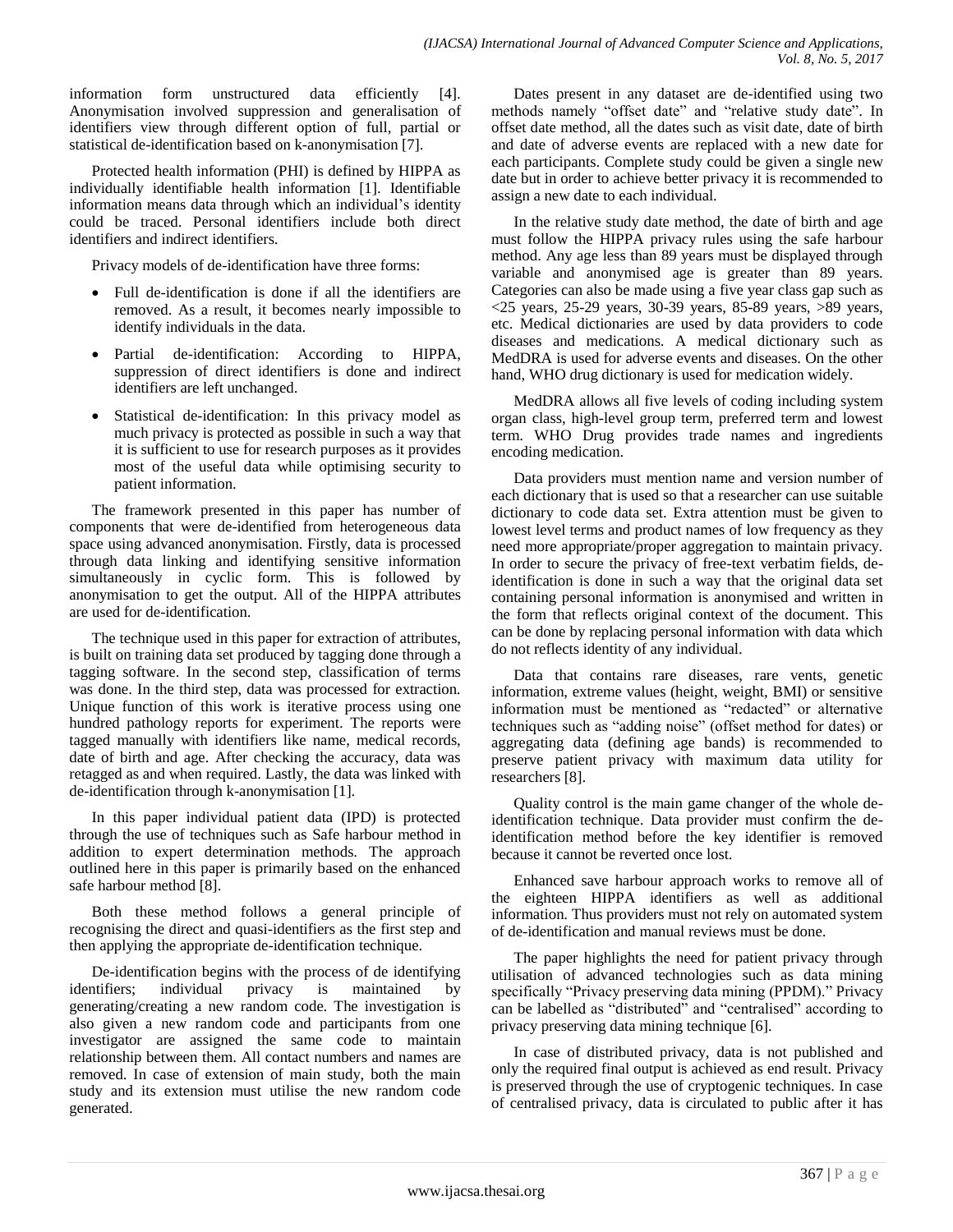been handled through various techniques including, anonymisation, perturbation, condensation, randomisation and fuzzy-based method. Although the data is not encrypted, protection of patient data before data is being published to the public is a prime concern. Generalisation technique shows its effects on every data field causing data accuracy issue. On the other hand suppression technique alters few tuples of the table thus rendering data incomplete. K-anonymity is the most authentic technique among all other techniques to preserve patient privacy [7]. It is based on generalisation and suppression which can overcome the problems of linking attack. The major drawback of prevailing algorithms is that these can cause information leakage due to accuracy and completeness of data. Secondly, the background knowledge attack cannot be handled in this case [6].

Privacy preserving data mining thus implemented adaptive utility-based anonymisation that has the ability to fight disclosure risk. The table created is called micro-data table. It has four attributes as follows.

- Explicit identifiers: These can instantly identify the individual such as name, ID, etc. They are usually hidden or their values are hidden.
- Quasi Identifiers: These when attached with the other information can identify an individual e.g., Date of Birth, Gender, etc.
- Sensitive attributes: These are person specific sensitive information; For instance, disease, income, etc. Protection of this attribute is the major focus of privacy preserving data mining.
- Non-sensitive attributes: When leaked, this attribute presents no problem, thus are least useful for attackers. Several attacks can be done on data. Few are discussed in the following text;

Linking attacks occurs when attackers recognises individual sharing information in many public data bases.

Homogeneity attack: occurs when there is lack of diversity in sensitive attribute.

Background knowledge attack: occurs when attackers already have some background knowledge about an individual.

The adaptive utility- based anonymisation (AUA) model works to overcome these attacks. It works on 2 step namely filtering based on association mining and anonymisation based on the utility of data.

Filtering involves dividing QI data set into frequent QI set and non-frequent set. Non-frequent attributes set are more prone to disclosure risk. Anonymisation based on utility of data generates different groups of anonymisation models following suppression mostly rather than generalisation [6].

Experimental setup involved generation of anonymised version of data with user preference having four different attributes. These attributes were checked through classifiers naive bayes, Zero R and random forest. Among which Zero R gave best results. The study proves that adaptive utility based anonymisation (AUA) method is effective for privacy presentation providing minimum disclosure risk of individuals.

Data protection and maintenance of anonymity is of paramount importance in healthcare system. It is a major challenge that is faced on daily basis and needs to be continually addressed. Authors presented an idea based on the conceptual architecture and approach of SHIELD. SHIELD was deployed within the framework of FI-STAR (Future Internet Social Technological Alignment in Healthcare) project. It was also included in the FI-STAR project consortium [2].

As presented by Gouvas, SHIELD targets the protection of healthcare data through the pseudo-anonymisation of the endusers. The paper has repeatedly highlighted that SHIELD is a novel network as well as software architecture that provides high quality pseudonymised context-aware services. The paper mainly highlights that SHIELD will give a holistic framework that will guaranty anonymity of end-users as well as protection of personal data. Furthermore, the paper presented that if SHIELD is used it will provide value added services that will not only hide the identity of the end-user but will also implement security of logging and will keep a check on all access to healthcare services and applications. Moreover, it will give authority to the parties to resolve the association between real identity and pseudonym. Finally, the paper concludes by mentioning that within the FI-STAR and FI-WARE platforms, SHIELD software and architecture can be used to provide advanced pseudonymised services that will support the protection of data in healthcare.

### III. SURVEY PREPARATION

The methodology opted to adopt after critically analysing the literature review presented above was to identify the implementation of de-identification and anonymisation techniques on the health care system of Pakistan so that the researches going on in Pakistan or being done on the data obtained from Pakistan, used by foreign researchers could be as effective as possible maintaining maximum data protection.

To check the possibility of implementing the data deidentification and anonymisation techniques, authors first generated the idea to determine whether the general, professionals or personals had known about this technique or not. To build up this initiative, a survey questionnaire was generated containing various questions which helped me to generate my consensus about how much percentage of people knew about this specific technique or how much of them had at least an idea about it.

The design survey questionnaire contained 20 questions which had been asked some responsible professional personnel such as doctors, IT professionals and paramedical staff etc about their knowledge regarding general concepts and ideas about HIPAA and PHI. Eighty survey questionnaires were collected and analysed to conclude the awareness of deidentification techniques before sharing personal health information with the research community in Pakistan. These questions mainly focused on the awareness of data protection and privacy of any individual. Researchers and professionals that are working with any human-related information were